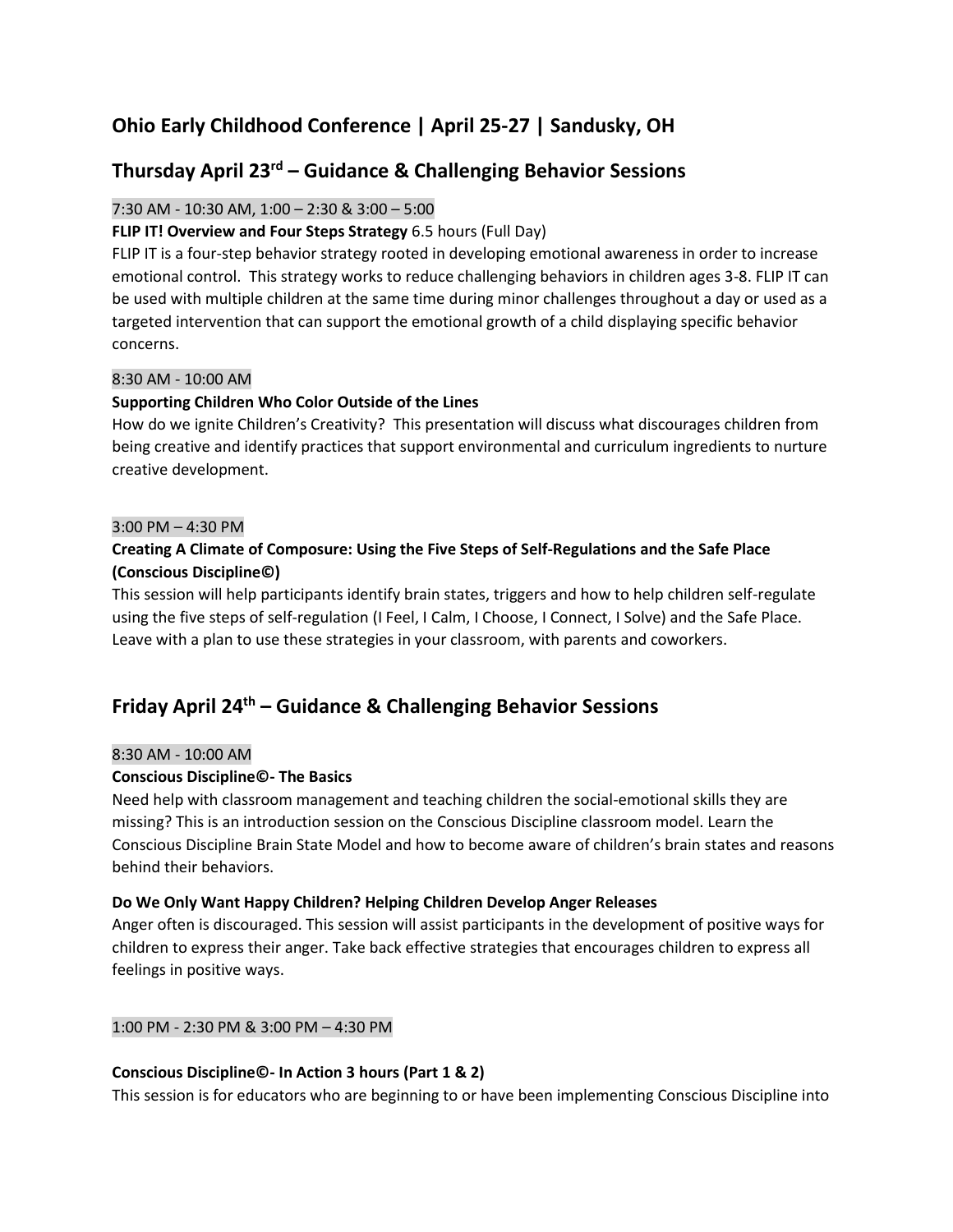their personal lives and classrooms. A variety of Conscious Discipline techniques will be discussed as well as implementation techniques including the Brain State Model and the Seven Powers.

### **Supporting Children Who Take Us to the End of Our Rope!**

Challenging behaviors of children are often the most common discussions that occur between educators in early childhood settings. Are you an adult who is working with a child who takes you to the end of your rope? If you are, this session is for you. You will increase your awareness of why challenging behaviors occur and specific strategies that will assist in preventing these behaviors. Discover how to develop self-control in children who seem to need POWER.

### 3:00 PM – 4:30 PM

# **"Creating The World You Want To Live In"- The Importance of Creating a School Family through the Use of 7 Skills, Powers and Structures!**

During this session participants will be introduced to the social-emotional curriculum of Conscious Discipline**©** using the seven brain smart skills, powers and structures.

# **How to Create Inclusive Environments for All Students: Teaching Self-Regulation Strategies and Using Effective Communication to Reduce Power Struggles in the Classroom**

Participants will gain practical, hands-on methods to create inclusive environments that reach all children in their classroom. Take back strategies that utilize effective communication and promote selfregulation to reduce power struggles.

# **Saturday April 25 th – Guidance & Challenging Behavior Sessions**

# 8:30 AM - 10:00 AM

# **Conscious Discipline©- The Basics**

Need help with classroom management and teaching children the social-emotional skills they are missing? This is an introduction session on the Conscious Discipline classroom model. Learn the Conscious Discipline Brain State Model and how to become aware of children's brain states and reasons behind their behaviors.

# **Creating A Trauma Sensitive Preschool Environment**

In this session attendees will gain an understanding of trauma and the effects on preschool brain development. Learn powerful and impactful activities and skills to assist families in bouncing back from traumatic experiences, events, or effects. Leave with strategies to create a trauma sensitive classroom.

# **So, is this Problem Solving? - High Scope©**

Conflicts inevitably arise between children in the classroom, and these situations provide excellent learning opportunities to teach conflict resolution and problem solving. This session will help participants understand and recognize children's different perspectives in conflict situations and use HighScope's six steps of conflict resolution.